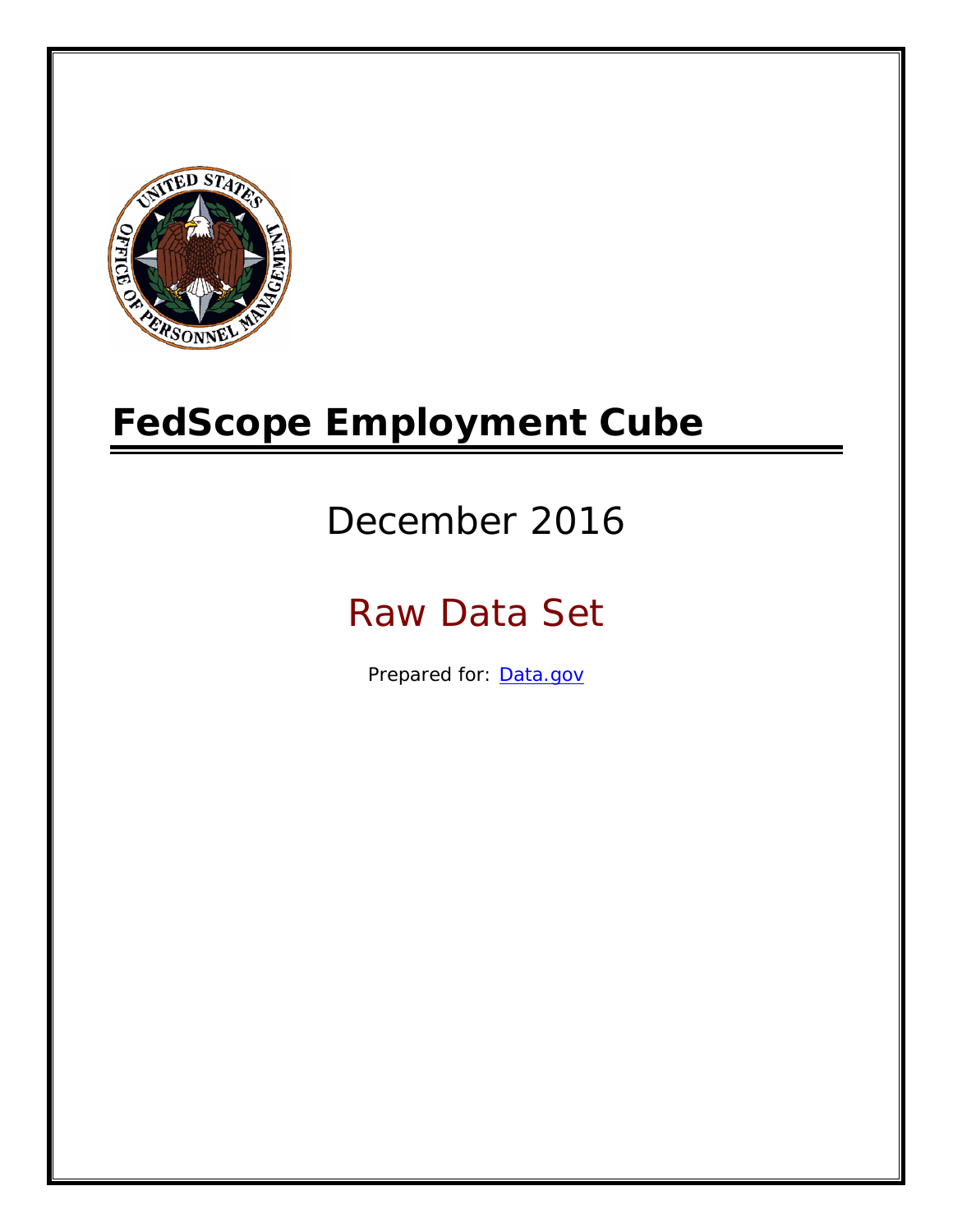

# **Table of Contents**

| $\mathbf{1}$   | <b>OVERVIEW</b>                                | 3              |
|----------------|------------------------------------------------|----------------|
| 1.1            | Purpose                                        | 3              |
| 1.2            | <b>Scope</b>                                   | 3              |
| $\overline{2}$ | <b>RAW DATA SET FILE</b>                       | 3              |
| 2.1            | <b>FACTDATA</b>                                | 3              |
| 3              | <b>DIMENSION TRANSLATIONS FILES</b>            | 5              |
| 3.1            | Agency                                         | 5              |
| 3.2            | Location                                       | 6              |
| 3.3            | Age                                            | 6              |
| 3.4            | <b>Education Level</b>                         | $\overline{7}$ |
| 3.5            | <b>General Schedule &amp; Equivalent Grade</b> | 8              |
| 3.6            | <b>Length of Service</b>                       | 8              |
| 3.7            | Occupation                                     | 9              |
| 3.8            | <b>Occupation Category</b>                     | 9              |
| 3.9            | Pay Plan & Grade                               | 10             |
| 3.10           | <b>Salary Level</b>                            | 10             |
| 3.11           | <b>STEM Occupations</b>                        | 11             |
|                | 3.12 Supervisory Status                        | 11             |
|                | 3.13 Type of Appointment                       | 12             |
|                | 3.14 Work Schedule                             | 12             |
| 3.15           | <b>Work Status</b>                             | 13             |
| 3.16           | Date                                           | 13             |
|                | 3.17 Employment                                | 14             |
|                | 3.18 Average Salary                            | 14             |
|                | 3.19 Average Length of Service                 | 14             |
| 4              | <b>DATA DEFINITIONS</b>                        | 15             |
| 4.1            | Agency                                         | 15             |
| 4.2            | Location                                       | 15             |
| 4.3            | Age                                            | 15             |
| 4.4            | <b>Education Level</b>                         | 15             |
| 4.5            | <b>General Schedule &amp; Equivalent Grade</b> | 15             |
| 4.6            | <b>Length of Service</b>                       | 15             |
| 4.7            | Occupation                                     | 15             |
| 4.8            | <b>Occupation Category</b>                     | 15             |
| 4.9            | Pay Plan & Grade                               | 16             |
| 4.10           | <b>Salary Level</b>                            | 16             |
| 4.11           | <b>STEM Occupations</b>                        | 16             |
| 4.12           | <b>Supervisory Status</b>                      | 16             |
| 4.13           | <b>Type of Appointment</b>                     | 16             |
| 4.14           | <b>Work Schedule</b>                           | 16             |

Source: FedScope (https://www.fedscope.opm.gov/) 1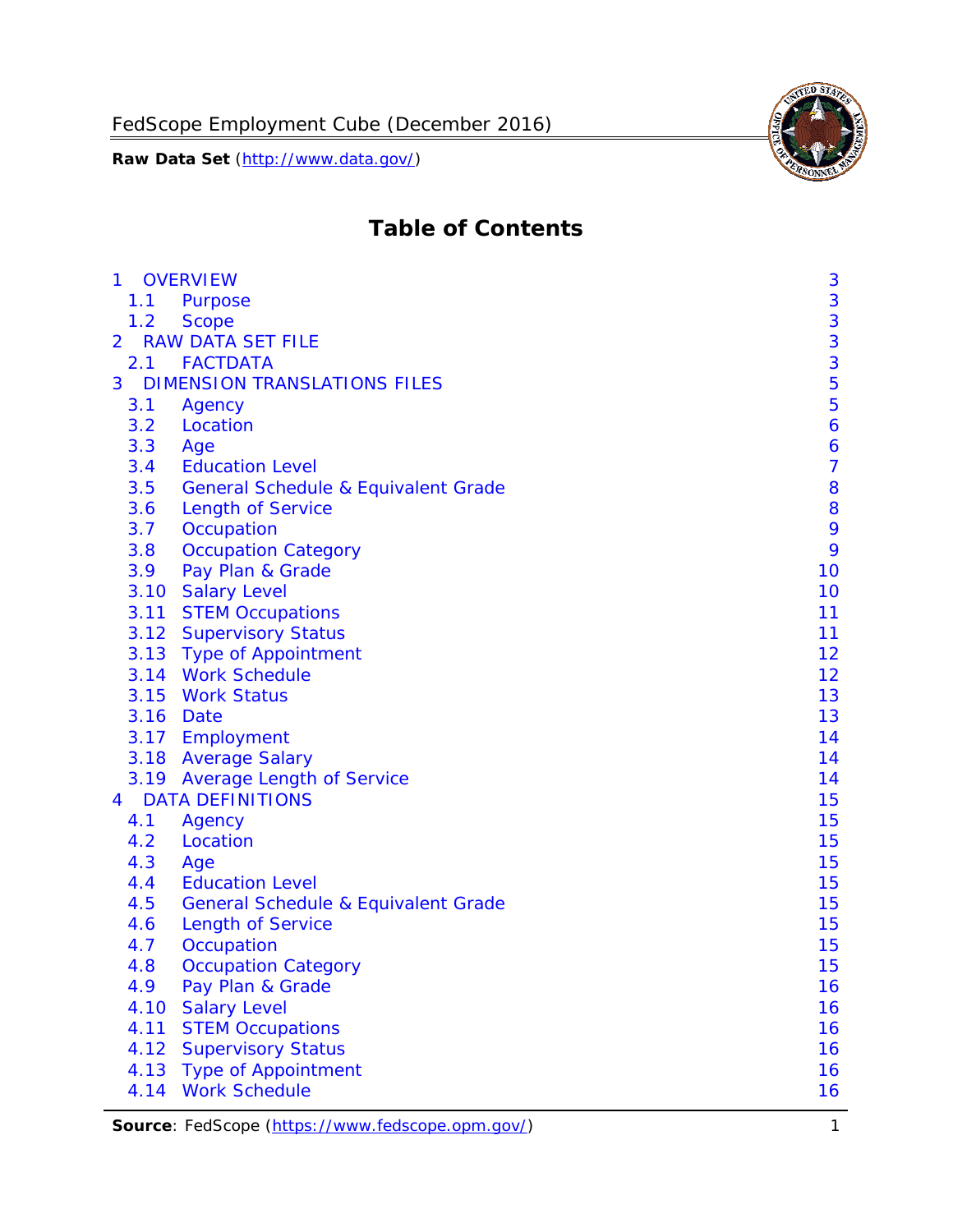FedScope Employment Cube (December 2016)

**Raw Data Set** (http://www.data.gov/)

|               | 4.15 Work Status                                    | 16 |
|---------------|-----------------------------------------------------|----|
|               | 4.16 Date                                           | 16 |
|               | 4.17 Employment                                     | 17 |
|               | 4.18 Average Salary                                 | 17 |
|               | 4.19 Average Length of Service                      | 17 |
|               | 5 APPENDIX                                          | 18 |
| 5.1           | SAS Program to Read Raw Data Sets for Data Analysis | 18 |
| $5.2^{\circ}$ | <b>FedScope General Public Web Site</b>             | 18 |

# **Listing of Tables**

| Table 2.1: FACTDATA.TXT Record Layout   | 4  |
|-----------------------------------------|----|
| Table 3.1: DTagy.txt Record Layout      | 5  |
| Table 3.2: DTloc.txt Record Layout      | 6  |
| Table 3.3: DTagelvl.txt Record Layout   | 6  |
| Table 3.4: DTedlvl.txt Record Layout    | 7  |
| Table 3.5: DTgsegrd.txt Record Layout   | 8  |
| Table 3.6: DTIoslvI.txt Record Layout   | 8  |
| Table 3.7: DTocc.txt Record Layout      | 9  |
| Table 3.8: DTpatco.txt Record Layout    | 9  |
| Table 3.9: DTppgrd.txt Record Layout    | 10 |
| Table 3.10: DTsallvl.txt Record Layout  | 10 |
| Table 3.11: DTstemocc.txt Record Layout | 11 |
| Table 3.12: DTsuper.txt Record Layout   | 11 |
| Table 3.13: DTtoa.txt Record Layout     | 12 |
| Table 3.14: DTwrksch.txt Record Layout  | 12 |
| Table 3.15: DTwkstat.txt Record Layout  | 13 |
| Table 3.16: DTdate.txt Record Layout    | 13 |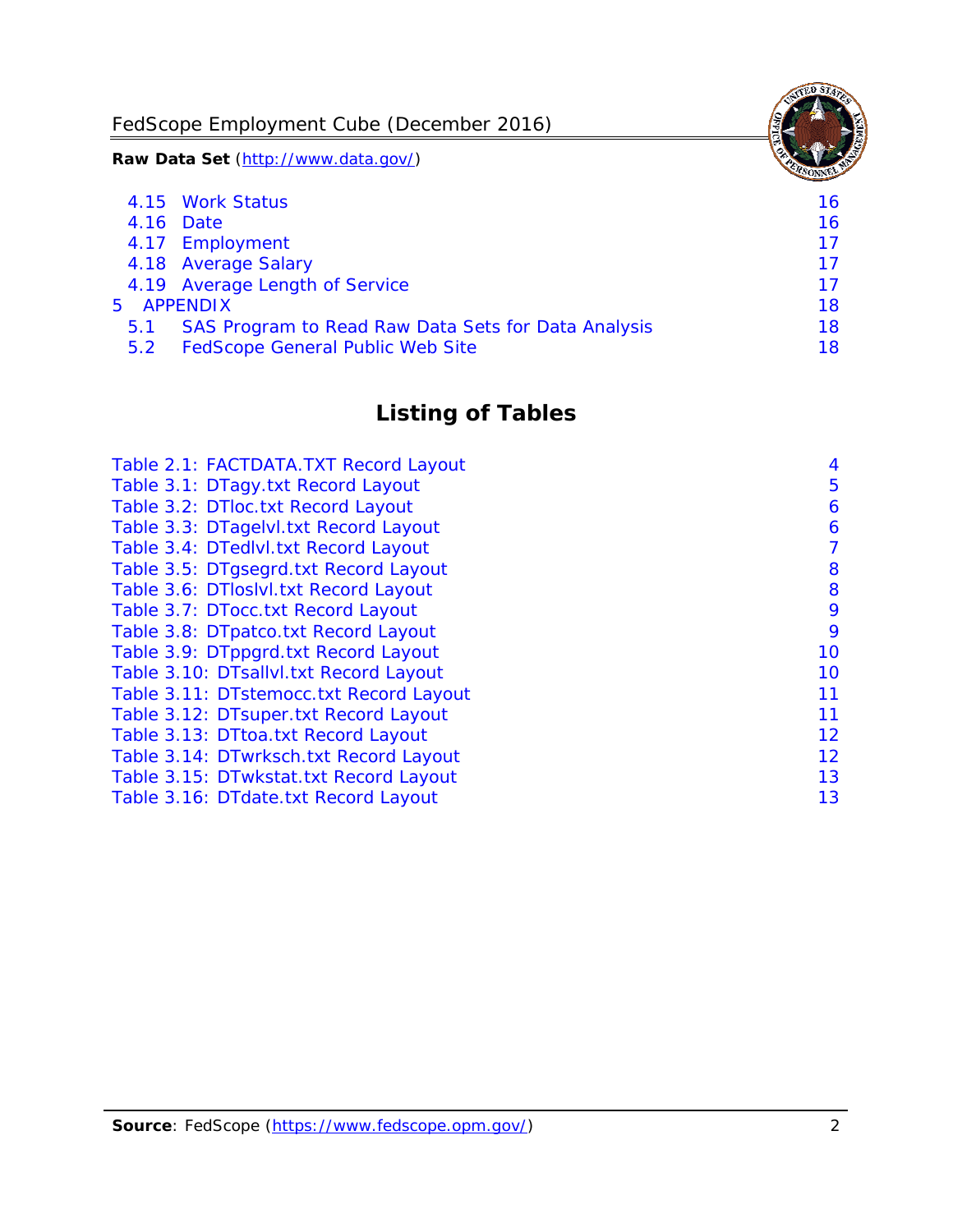# <span id="page-3-0"></span>**1 OVERVIEW**

## *1.1 Purpose*

<span id="page-3-1"></span>The purpose of this raw data set is to increase public access to high value, machine readable datasets generated by the U.S. Office of Personnel Management. The FedScope Employment Cube data sets are available via [Data.gov](http://www.data.gov/).

# <span id="page-3-2"></span>*1.2 Scope*

The scope of this raw data set includes data elements used in the creation of the FedScope Employment Cube [\(https://www.fedscope.opm.gov/\)](https://www.fedscope.opm.gov/). **NOTE**: Starting in FY 2010, the OPM Statistical Data Mart (SDM) is the source for all FedScope data. The SDM is processed data from the Enterprise Human Resources Integration (EHRI) data warehouse. Data is processed on a quarterly basis (i.e. March, June, September and December).

# <span id="page-3-3"></span>**2 RAW DATA SET FILE**

# <span id="page-3-4"></span>*2.1 FACTDATA*

This "**delimited**" (comma separated value (**CSV**)) raw data set provides employee population data as of December 2016. Each column value is separated by a "**comma**" from the next column's value and each row starts a new record. Each record contains 20 data elements. The record layout for FACTDATA.TXT is depicted in [Table 2.1](#page-4-1) below:

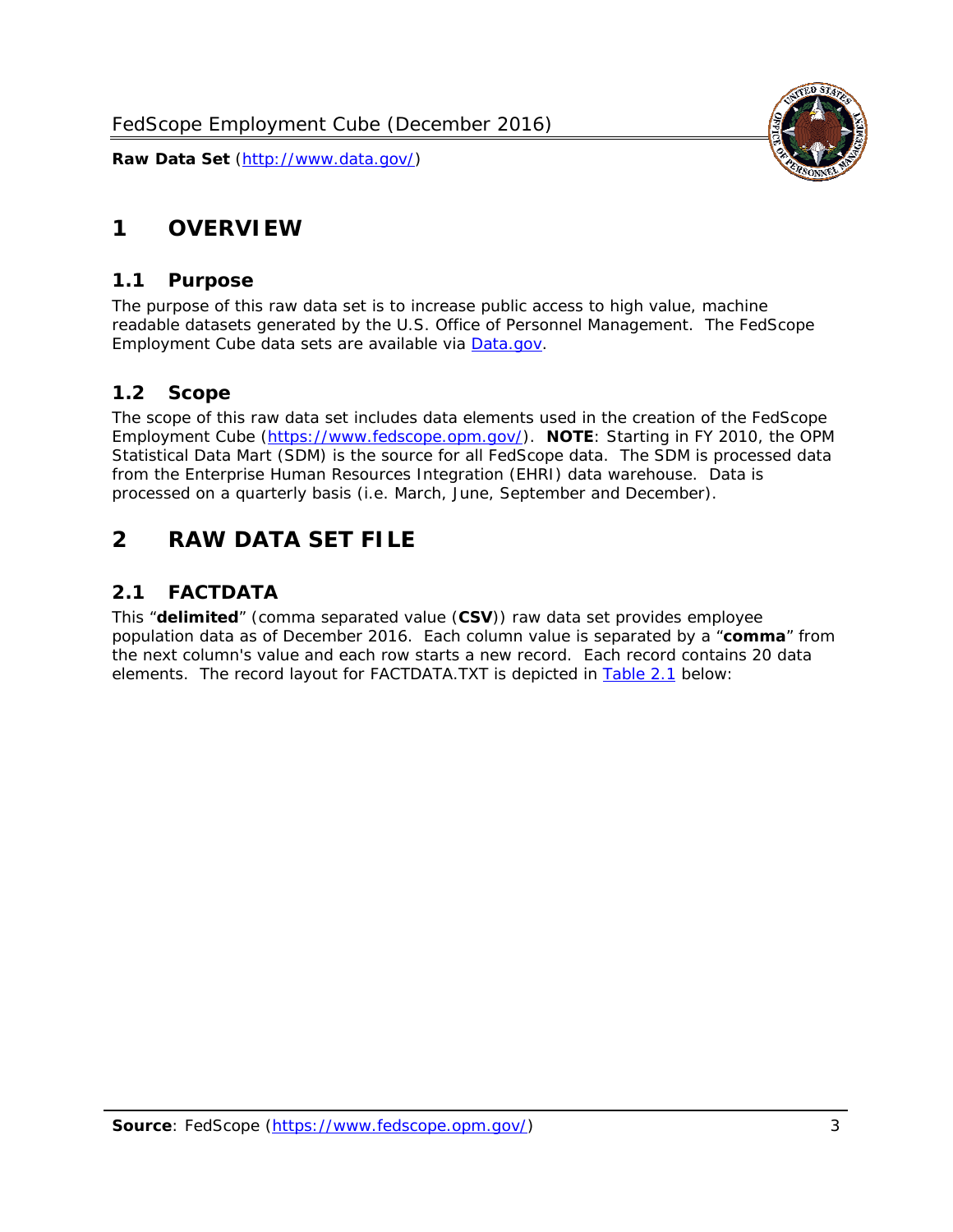

<span id="page-4-1"></span><span id="page-4-0"></span>

| Data<br><b>Column</b> | <b>DATA ELEMENT NAME</b>            | <b>CSV</b><br><b>Column</b><br><b>Name</b> | <b>CSV</b><br><b>Column</b><br><b>Format</b> |
|-----------------------|-------------------------------------|--------------------------------------------|----------------------------------------------|
| 1                     | Agency                              | <b>AGYSUB</b>                              | <b>TEXT</b>                                  |
| $\overline{2}$        | Location                            | <b>LOC</b>                                 | <b>TEXT</b>                                  |
| 3                     | Age                                 | <b>AGELVL</b>                              | <b>TEXT</b>                                  |
| 4                     | <b>Education Level</b>              | <b>EDLVL</b>                               | <b>TEXT</b>                                  |
| 5                     | General Schedule & Equivalent Grade | <b>GSEGRD</b>                              | <b>TEXT</b>                                  |
| 6                     | Length of Service                   | <b>LOSLVL</b>                              | <b>TEXT</b>                                  |
| 7                     | Occupation                          | <b>OCC</b>                                 | <b>TEXT</b>                                  |
| 8                     | Occupation Category                 | <b>PATCO</b>                               | <b>TEXT</b>                                  |
| 9                     | Pay Plan & Grade                    | <b>PPGRD</b>                               | <b>TEXT</b>                                  |
| 10                    | Salary Level                        | <b>SALLVL</b>                              | <b>TEXT</b>                                  |
| 11                    | <b>STEM Occupations</b>             | <b>STEMOCC</b>                             | <b>TEXT</b>                                  |
| 12                    | <b>Supervisory Status</b>           | <b>SUPERVIS</b>                            | <b>TEXT</b>                                  |
| 13                    | Type of Appointment                 | <b>TOA</b>                                 | <b>TEXT</b>                                  |
| 14                    | Work Schedule                       | <b>WORKSCH</b>                             | <b>TEXT</b>                                  |
| 15                    | <b>Work Status</b>                  | <b>WORKSTAT</b>                            | <b>TEXT</b>                                  |
| 16                    | Date (e.g. 201612)                  | <b>DATECODE</b>                            | <b>TEXT</b>                                  |
| 17                    | Employment                          | <b>EMPLOYMENT</b>                          | <b>NUMERIC</b>                               |
| 18                    | Average Salary                      | <b>SALARY</b>                              | <b>NUMERIC</b>                               |
| 19                    | Average Length of Service           | <b>LOS</b>                                 | <b>NUMERIC</b>                               |
|                       | <b>Total Records: 2,093,868</b>     |                                            |                                              |

#### **Table 2.1: FACTDATA.TXT Record Layout**

**NOTE**: If importing this table (data set) into Excel, change the "column data format" for columns 1-17 from "General" to "Text". Columns 18-20 can be imported as "General" data format. In Excel, the "General" data format converts numeric values to numbers. Columns 1-17 are TEXT fields; Columns 18-20 are NUMERIC fields.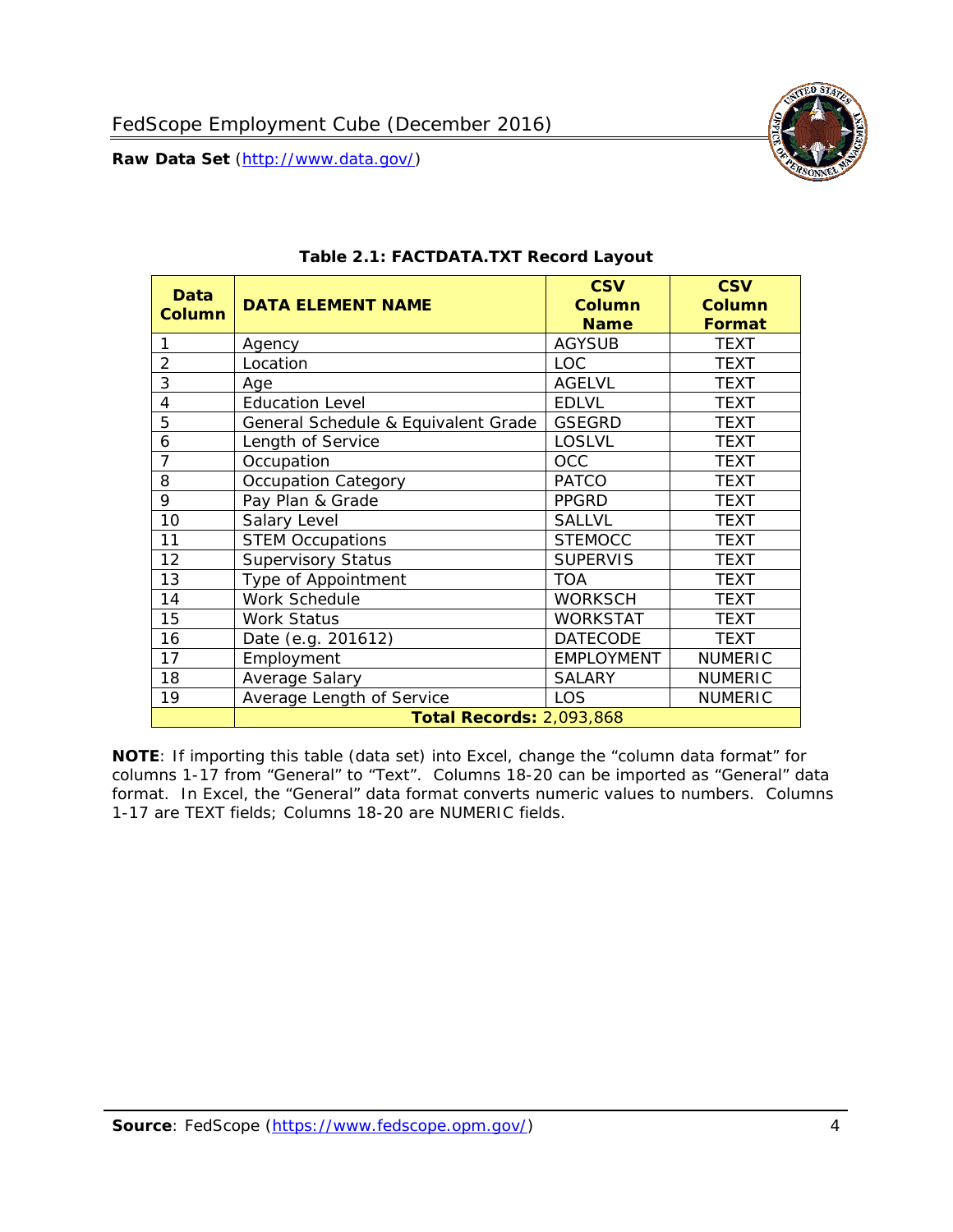

# <span id="page-5-0"></span>**3 DIMENSION TRANSLATIONS FILES**

#### <span id="page-5-1"></span>*3.1 Agency*

<span id="page-5-3"></span><span id="page-5-2"></span>This "**delimited**" (comma separated value (**CSV**)) data file provides translations for the agency data element contained in the employee population data file (FACTDATA.TXT). See [Table 2.1.](#page-4-1) Each column value is separated by a "**comma**" from the next column's value and each row starts a new record. Each record contains 6 data elements. The record layout for DTagy.txt is depicted in [Table 3.1](#page-5-3) below:

| Data<br><b>Column</b>     | <b>DATA ELEMENT NAME</b>       | <b>CSV</b><br><b>Column</b><br><b>Name</b> | <b>CSV</b><br>Column<br><b>Format</b> |
|---------------------------|--------------------------------|--------------------------------------------|---------------------------------------|
|                           | Agency Type                    | <b>AGYTYP</b>                              | <b>TEXT</b>                           |
| 2                         | <b>Agency Type Translation</b> | <b>AGYTYPT</b>                             | <b>TEXT</b>                           |
| 3                         | Agency                         | AGY                                        | <b>TEXT</b>                           |
|                           | <b>Agency Translation</b>      | <b>AGYT</b>                                | <b>TEXT</b>                           |
| -5                        | Agency Sub element             | <b>AGYSUB</b>                              | <b>TEXT</b>                           |
|                           | Agency Sub element Translation | <b>AGYSUBT</b>                             | <b>TEXT</b>                           |
| <b>Total Records: 534</b> |                                |                                            |                                       |

#### **Table 3.1: DTagy.txt Record Layout**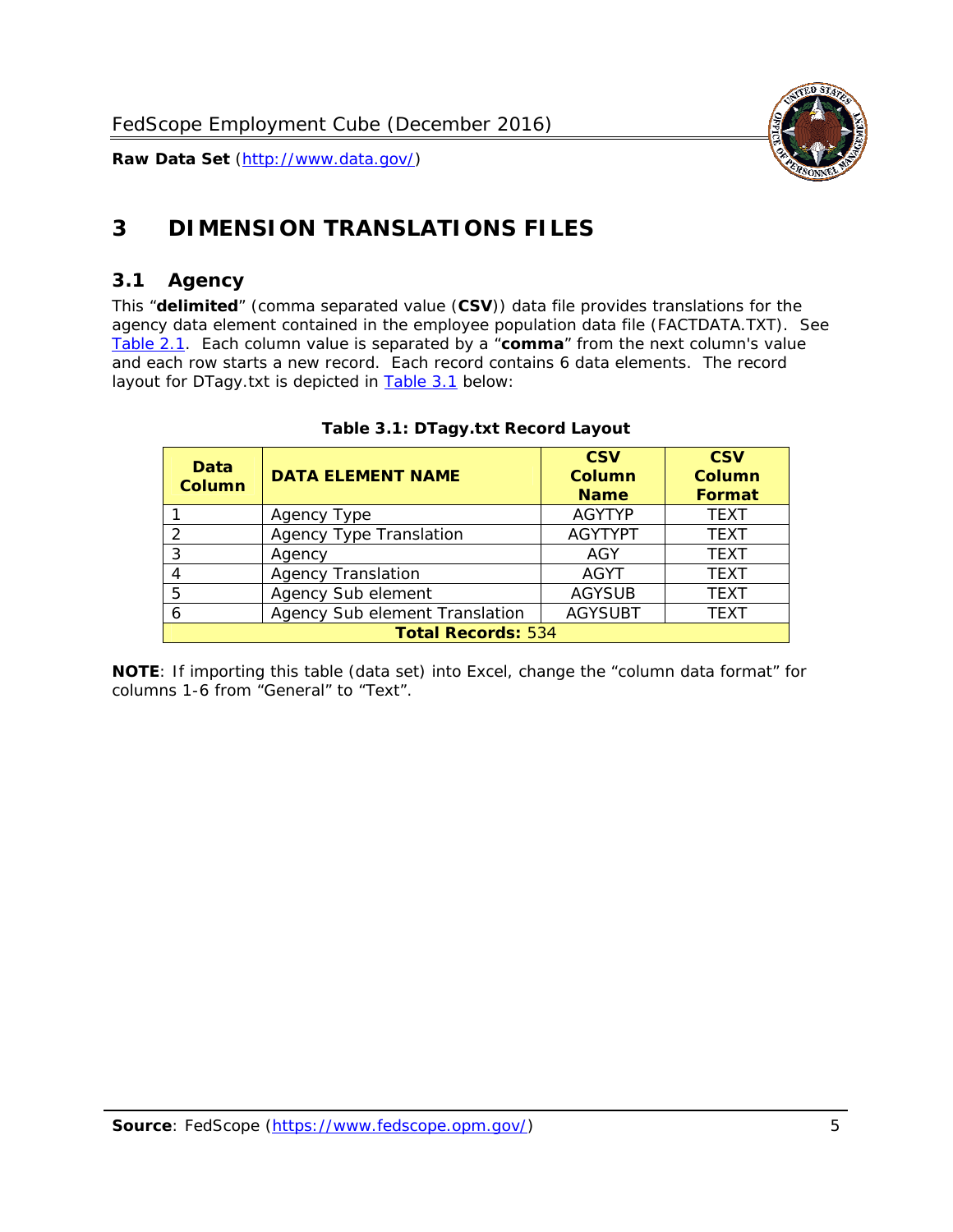

## <span id="page-6-0"></span>*3.2 Location*

<span id="page-6-4"></span><span id="page-6-2"></span>This "**delimited**" (comma separated value (**CSV**)) data file provides translations for the location data element contained in the employee population data file (FACTDATA.TXT). See [Table 2.1.](#page-4-1) Each column value is separated by a "**comma**" from the next column's value and each row starts a new record. Each record contains 4 data elements. The record layout for DTloc.txt is depicted in [Table 3.2](#page-6-4) below:

| Data<br><b>Column</b>     | <b>DATA ELEMENT NAME</b>         | <b>CSV</b><br>Column<br><b>Name</b> | <b>CSV</b><br><b>Column</b><br><b>Format</b> |
|---------------------------|----------------------------------|-------------------------------------|----------------------------------------------|
|                           | Location Type                    | <b>LOCTYP</b>                       | <b>TEXT</b>                                  |
|                           | Location Type Translation        | <b>LOCTYPT</b>                      | <b>TFXT</b>                                  |
| ົ                         | State/Country                    | LOC.                                | <b>TEXT</b>                                  |
|                           | <b>State/Country Translation</b> | LOCT                                | <b>TFXT</b>                                  |
| <b>Total Records: 228</b> |                                  |                                     |                                              |

#### **Table 3.2: DTloc.txt Record Layout**

**NOTE**: If importing this table (data set) into Excel, change the "column data format" for columns 1-4 from "General" to "Text".

#### <span id="page-6-1"></span>*3.3 Age*

<span id="page-6-5"></span><span id="page-6-3"></span>This "**delimited**" (comma separated value (**CSV**)) data file provides translations for the age data element contained in the employee population data file (FACTDATA.TXT). See [Table](#page-4-1) [2.1](#page-4-1). Each column value is separated by a "**comma**" from the next column's value and each row starts a new record. Each record contains 2 data elements. The record layout for DTagelvl.txt is depicted in **[Table 3.3](#page-6-5)** below:

| Data<br>Column           | <b>DATA ELEMENT NAME</b> | <b>CSV</b><br>Column<br><b>Name</b> | <b>CSV</b><br>Column<br>Format |
|--------------------------|--------------------------|-------------------------------------|--------------------------------|
|                          | Aae                      | AGFI VI                             | TFXT                           |
|                          | Age Translation          | AGFI VI T                           | TFXT                           |
| <b>Total Records: 12</b> |                          |                                     |                                |

#### **Table 3.3: DTagelvl.txt Record Layout**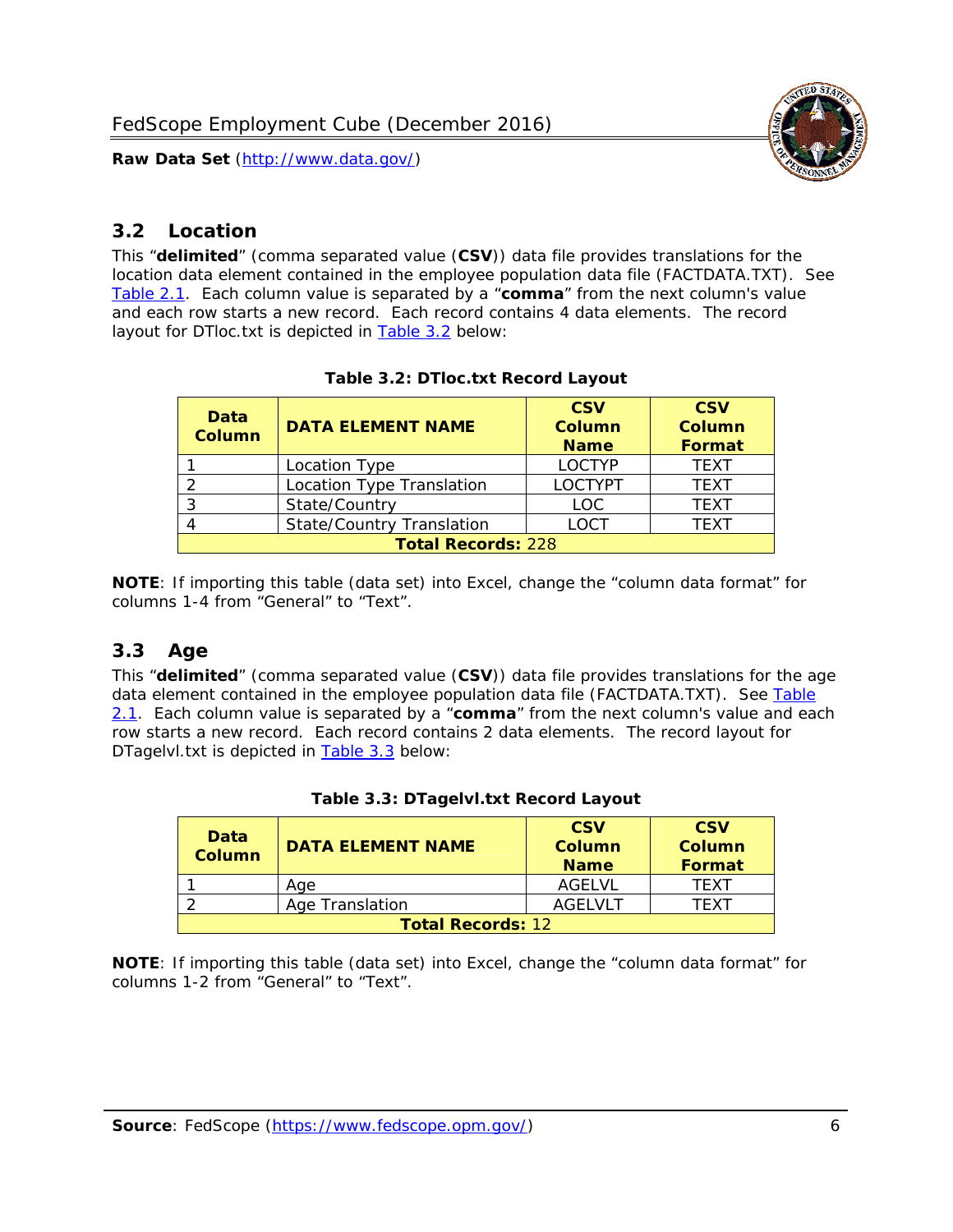

# <span id="page-7-0"></span>*3.4 Education Level*

<span id="page-7-2"></span><span id="page-7-1"></span>This "**delimited**" (comma separated value (**CSV**)) data file provides translations for the education level data element contained in the employee population data file (FACTDATA.TXT). See [Table 2.1](#page-4-1). Each column value is separated by a "**comma**" from the next column's value and each row starts a new record. Each record contains 4 data elements. The record layout for DTedlvl.txt is depicted in [Table 3.4](#page-7-2) below:

| Data<br><b>Column</b>    | <b>DATA ELEMENT NAME</b>                | <b>CSV</b><br><b>Column</b><br><b>Name</b> | <b>CSV</b><br><b>Column</b><br><b>Format</b> |
|--------------------------|-----------------------------------------|--------------------------------------------|----------------------------------------------|
|                          | <b>Education Level Type</b>             | <b>EDLVLTYP</b>                            | <b>TEXT</b>                                  |
|                          | <b>Education Level Type Translation</b> | <b>EDLVLTYPT</b>                           | <b>TEXT</b>                                  |
|                          | <b>Education Level</b>                  | <b>EDLVL</b>                               | <b>TEXT</b>                                  |
|                          | <b>Education Level Translation</b>      | <b>EDLVLT</b>                              | <b>TEXT</b>                                  |
| <b>Total Records: 24</b> |                                         |                                            |                                              |

#### **Table 3.4: DTedlvl.txt Record Layout**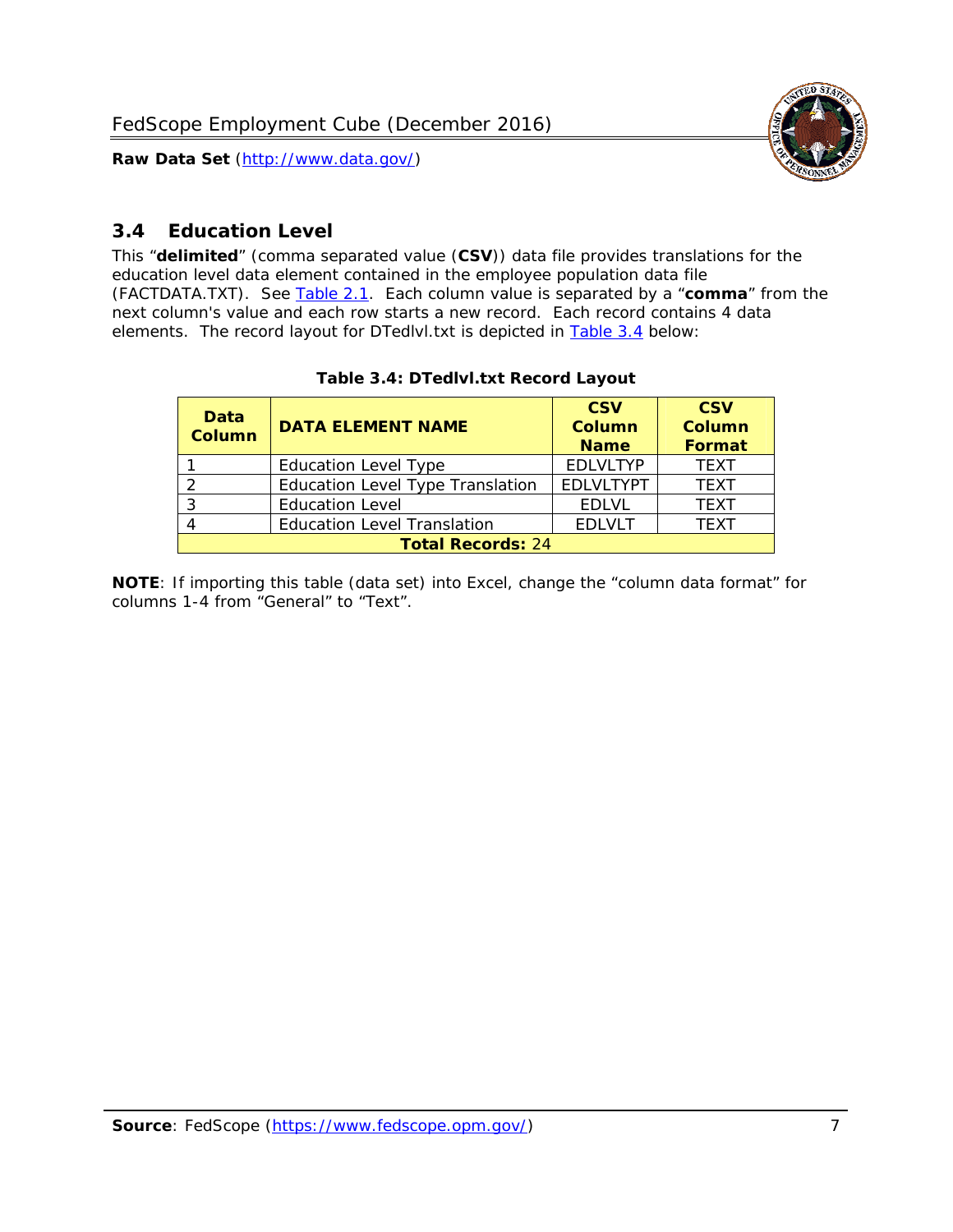<span id="page-8-0"></span>

This "**delimited**" (comma separated value (**CSV**)) data file provides translations for the general schedule & equivalent grade data element contained in the employee population data file (FACTDATA.TXT). See [Table 2.1](#page-4-1). Each column value is separated by a "**comma**" from the next column's value and each row starts a new record. Each record contains 1 data element. The record layout for DTgsegrd.txt is depicted in [Table 3.5](#page-8-4) below:

#### **Table 3.5: DTgsegrd.txt Record Layout**

<span id="page-8-4"></span><span id="page-8-2"></span>

| Data<br>Column           | <b>DATA ELEMENT NAME</b>            | <b>CSV</b><br>Column<br><b>Name</b> | <b>CSV</b><br>Column<br>Format |
|--------------------------|-------------------------------------|-------------------------------------|--------------------------------|
|                          | General Schedule & Equivalent Grade | GSEGRD                              | TFXT                           |
| <b>Total Records: 17</b> |                                     |                                     |                                |

**NOTE**: If importing this table (data set) into Excel, change the "column data format" for column 1-from "General" to "Text".

## <span id="page-8-1"></span>*3.6 Length of Service*

<span id="page-8-5"></span>This "**delimited**" (comma separated value (**CSV**)) data file provides translations for the length of service data element contained in the employee population data file (FACTDATA.TXT). See [Table 2.1](#page-4-1). Each column value is separated by a "**comma**" from the next column's value and each row starts a new record. Each record contains 2 data elements. The record layout for DTloslvl.txt is depicted in [Table 3.6](#page-8-5) below:

<span id="page-8-3"></span>

| Data<br><b>Column</b>    | <b>DATA ELEMENT NAME</b>      | <b>CSV</b><br><b>Column</b><br><b>Name</b> | <b>CSV</b><br>Column<br>Format |
|--------------------------|-------------------------------|--------------------------------------------|--------------------------------|
|                          | Length of Service             | LOSLVL                                     | TFXT                           |
|                          | Length of Service Translation | LOSI VLT                                   | TFXT                           |
| <b>Total Records: 11</b> |                               |                                            |                                |

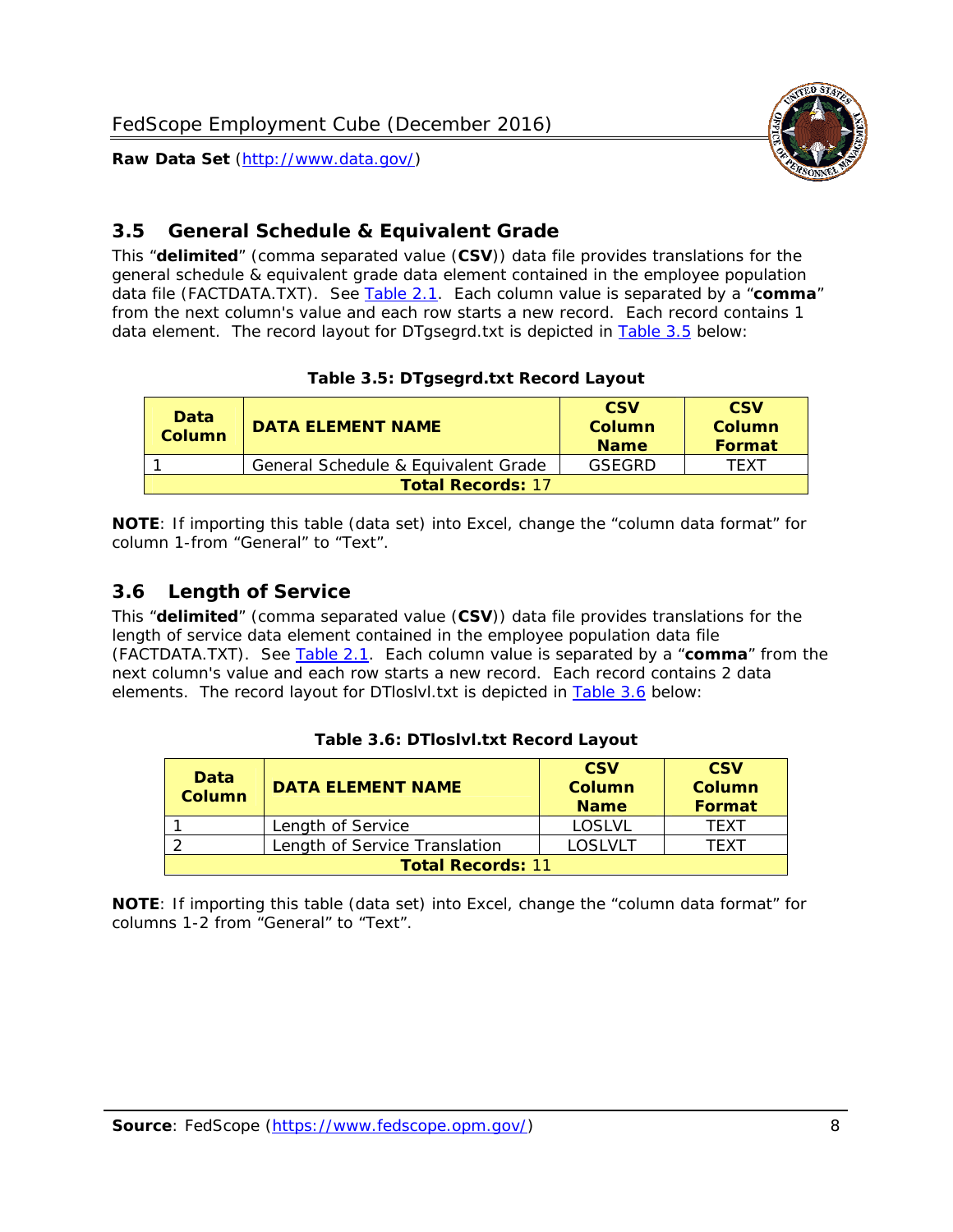

## <span id="page-9-0"></span>*3.7 Occupation*

<span id="page-9-4"></span>This "**delimited**" (comma separated value (**CSV**)) data file provides translations for the occupation data element contained in the employee population data file (FACTDATA.TXT). See [Table 2.1](#page-4-1). Each column value is separated by a "**comma**" from the next column's value and each row starts a new record. Each record contains 6 data elements. The record layout for DTocc.txt is depicted in [Table 3.7](#page-9-4) below:

<span id="page-9-2"></span>

| Data<br><b>Column</b>     | <b>DATA ELEMENT NAME</b>             | <b>CSV</b><br>Column<br><b>Name</b> | <b>CSV</b><br>Column<br><b>Format</b> |
|---------------------------|--------------------------------------|-------------------------------------|---------------------------------------|
|                           | Occupation Type                      | <b>OCCTYP</b>                       | <b>TEXT</b>                           |
|                           | Occupation Type Translation          | <b>OCCTYPT</b>                      | <b>TEXT</b>                           |
| ર                         | <b>Occupation Family</b>             | <b>OCCFAM</b>                       | <b>TEXT</b>                           |
|                           | <b>Occupation Family Translation</b> | <b>OCCFAMT</b>                      | <b>TEXT</b>                           |
| 5                         | Occupation                           | <b>OCC</b>                          | <b>TEXT</b>                           |
|                           | <b>Occupation Translation</b>        | <b>OCCT</b>                         | <b>TEXT</b>                           |
| <b>Total Records: 683</b> |                                      |                                     |                                       |

#### **Table 3.7: DTocc.txt Record Layout**

**NOTE**: If importing this table (data set) into Excel, change the "column data format" for columns 1-6 from "General" to "Text".

#### <span id="page-9-1"></span>*3.8 Occupation Category*

<span id="page-9-5"></span>This "**delimited**" (comma separated value (**CSV**)) data file provides translations for the occupation category data element contained in the employee population data file (FACTDATA.TXT). See [Table 2.1](#page-4-1). Each column value is separated by a "**comma**" from the next column's value and each row starts a new record. Each record contains 2 data elements. The record layout for DTpatco.txt is depicted in [Table 3.8](#page-9-5) below:

<span id="page-9-3"></span>

| Data<br><b>Column</b>           | <b>DATA ELEMENT NAME</b>   |               | <b>CSV</b><br>Column<br>Format |  |
|---------------------------------|----------------------------|---------------|--------------------------------|--|
|                                 | <b>Occupation Category</b> | <b>PATCO</b>  | TFXT                           |  |
| Occupation Category Translation |                            | <b>PATCOT</b> | TFXT                           |  |
| <b>Total Records: 7</b>         |                            |               |                                |  |

| Table 3.8: DTpatco.txt Record Layout |  |
|--------------------------------------|--|
|--------------------------------------|--|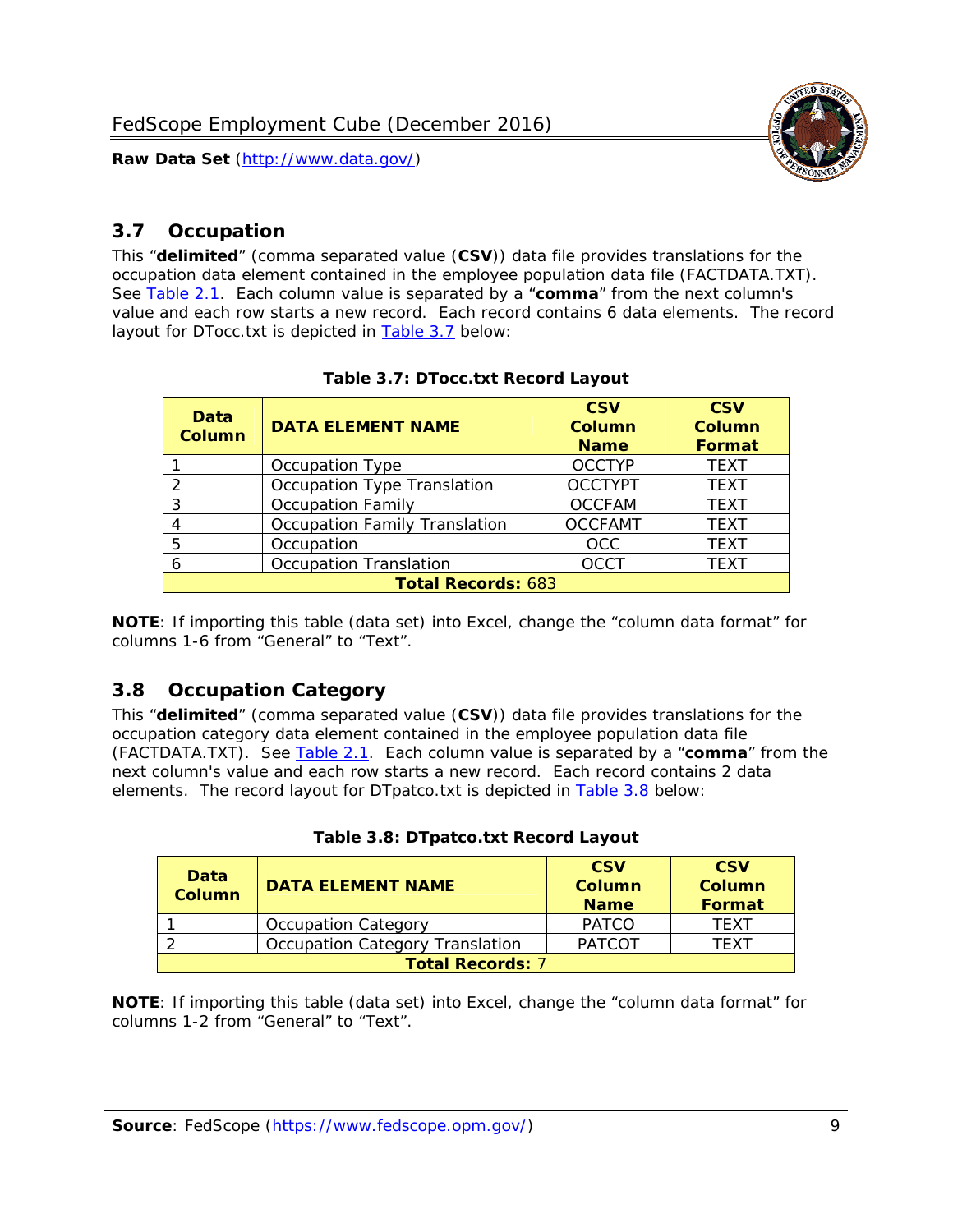

## <span id="page-10-0"></span>*3.9 Pay Plan & Grade*

<span id="page-10-4"></span>This "**delimited**" (comma separated value (**CSV**)) data file provides translations for the pay plan & grade data element contained in the employee population data file (FACTDATA.TXT). See [Table 2.1](#page-4-1). Each column value is separated by a "**comma**" from the next column's value and each row starts a new record. Each record contains 7 data elements. The record layout for DTppgrd.txt is depicted in **Table 3.9** below:

<span id="page-10-2"></span>

| Data<br><b>Column</b>       | <b>DATA ELEMENT NAME</b>   | <b>CSV</b><br>Column<br><b>Name</b> | <b>CSV</b><br>Column<br><b>Format</b> |  |
|-----------------------------|----------------------------|-------------------------------------|---------------------------------------|--|
|                             | Pay Plan Type              | <b>PPTYP</b>                        | <b>TEXT</b>                           |  |
| $\mathcal{P}$               | Pay Plan Type Translation  | <b>PPTYPT</b>                       | <b>TEXT</b>                           |  |
| 3                           | Pay Plan Group             | <b>PPGROUP</b>                      | <b>TEXT</b>                           |  |
|                             | Pay Plan Group Translation | <b>PPGROUPT</b>                     | <b>TEXT</b>                           |  |
| 5                           | Pay Plan                   | <b>PAYPLAN</b>                      | <b>TEXT</b>                           |  |
| 6                           | Pay Plan Translation       | PAYPLANT                            | <b>TEXT</b>                           |  |
|                             | Pay Plan & Grade           | <b>PPGRD</b>                        | <b>TEXT</b>                           |  |
| <b>Total Records: 1,020</b> |                            |                                     |                                       |  |

#### **Table 3.9: DTppgrd.txt Record Layout**

**NOTE**: If importing this table (data set) into Excel, change the "column data format" for columns 1-7 from "General" to "Text".

# <span id="page-10-1"></span>*3.10 Salary Level*

<span id="page-10-5"></span><span id="page-10-3"></span>This "**delimited**" (comma separated value (**CSV**)) data file provides translations for the salary level data element contained in the employee population data file (FACTDATA.TXT). See [Table 2.1](#page-4-1). Each column value is separated by a "**comma**" from the next column's value and each row starts a new record. Each record contains 2 data elements. The record layout for DTsallvl.txt is depicted in [Table 3.10](#page-10-5) below:

| <b>Data</b><br>Column    | <b>DATA ELEMENT NAME</b>        | <b>CSV</b><br>Column<br><b>Name</b> | <b>CSV</b><br>Column<br><b>Format</b> |
|--------------------------|---------------------------------|-------------------------------------|---------------------------------------|
|                          | Salary Level                    | <b>SALLVL</b>                       | TFXT                                  |
|                          | <b>Salary Level Translation</b> | SAI I VI T                          | TEXT                                  |
| <b>Total Records: 19</b> |                                 |                                     |                                       |

| Table 3.10: DTsallvl.txt Record Layout |  |
|----------------------------------------|--|
|----------------------------------------|--|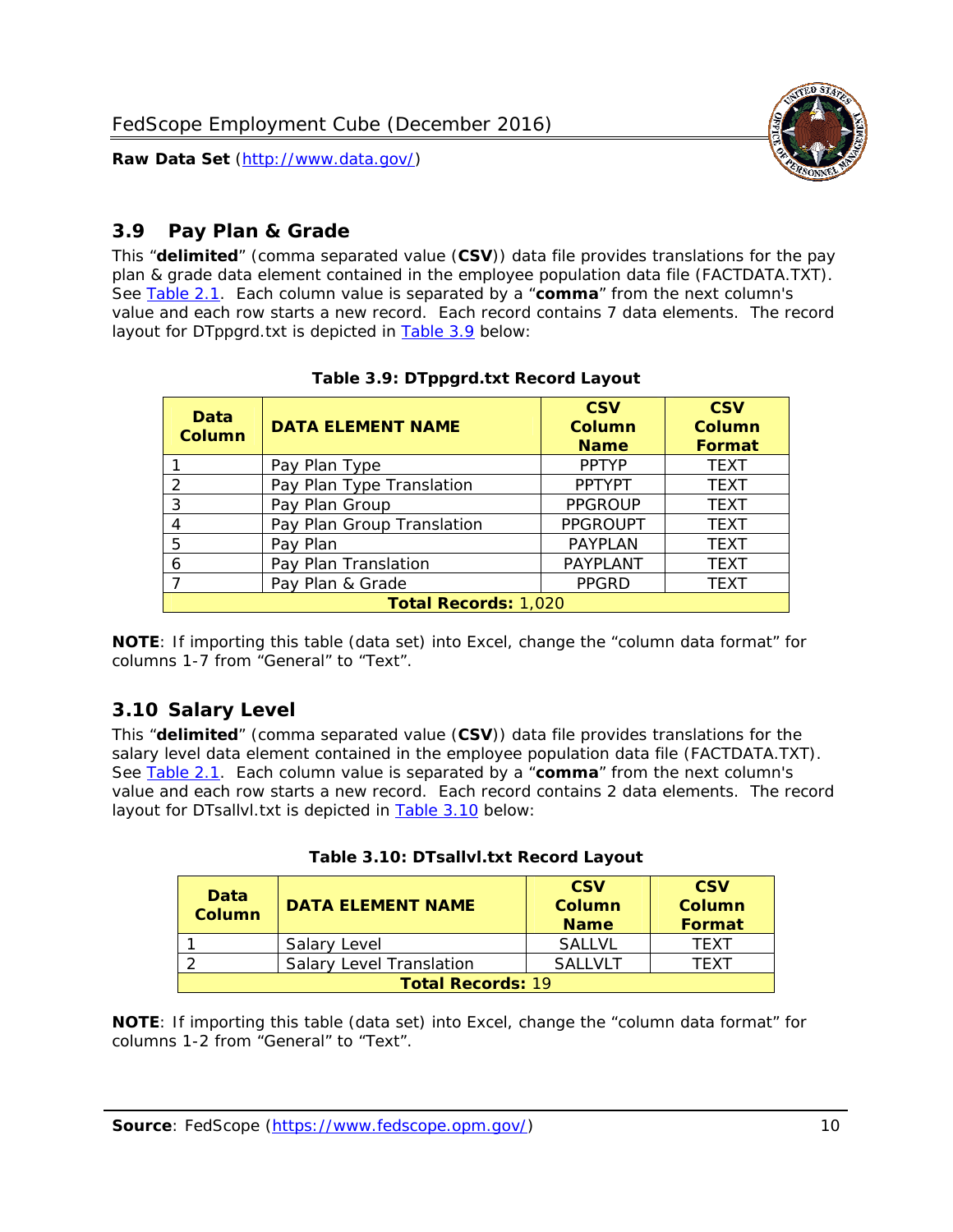

### <span id="page-11-0"></span>*3.11 STEM Occupations*

<span id="page-11-4"></span>This "**delimited**" (comma separated value (**CSV**)) data file provides translations for the STEM occupations data element contained in the employee population data file (FACTDATA.TXT). See [Table 2.1](#page-4-1). Each column value is separated by a "**comma**" from the next column's value and each row starts a new record. Each record contains 6 data elements. The record layout for DTstemocc.txt is depicted in [Table 3.11](#page-11-4) below:

<span id="page-11-2"></span>

| <b>Data</b><br><b>Column</b> | <b>DATA ELEMENT NAME</b>                     | <b>CSV</b><br><b>Column</b><br><b>Name</b> | <b>CSV</b><br><b>Column</b><br>Format |  |
|------------------------------|----------------------------------------------|--------------------------------------------|---------------------------------------|--|
|                              | <b>STEM Occupation Aggregate</b>             | <b>STEMAGG</b>                             | <b>TEXT</b>                           |  |
|                              | <b>STEM Occupation Aggregate Translation</b> | <b>STEMAGGT</b>                            | <b>TEXT</b>                           |  |
| 3                            | <b>STEM Occupation Type</b>                  | <b>STEMTYP</b>                             | <b>TFXT</b>                           |  |
|                              | <b>STEM Occupation Type Translation</b>      | <b>STEMTYPT</b>                            | <b>TEXT</b>                           |  |
| 5                            | <b>STEM Occupation</b>                       | <b>STEMOCC</b>                             | <b>TEXT</b>                           |  |
|                              | <b>STEM Occupation Translation</b>           | <b>STEMOCCT</b>                            | <b>TEXT</b>                           |  |
| <b>Total Records: 101</b>    |                                              |                                            |                                       |  |

#### **Table 3.11: DTstemocc.txt Record Layout**

**NOTE**: If importing this table (data set) into Excel, change the "column data format" for columns 1-6 from "General" to "Text".

# <span id="page-11-1"></span>*3.12 Supervisory Status*

This "**delimited**" (comma separated value (**CSV**)) data file provides translations for the supervisory status data element contained in the employee population data file (FACTDATA.TXT). See [Table 2.1](#page-4-1). Each column value is separated by a "**comma**" from the next column's value and each row starts a new record. Each record contains 4 data elements. The record layout for DTsuper.txt is depicted in [Table 3.12](#page-11-5) below:

<span id="page-11-5"></span><span id="page-11-3"></span>

| Data<br><b>Column</b>   | <b>DATA ELEMENT NAME</b>              | <b>CSV</b><br>Column<br><b>Name</b> | <b>CSV</b><br><b>Column</b><br>Format |  |
|-------------------------|---------------------------------------|-------------------------------------|---------------------------------------|--|
|                         | <b>Supervisory Status Type</b>        | <b>SUPFRTYP</b>                     | <b>TEXT</b>                           |  |
|                         | Supervisory Status Type Translation   | <b>SUPERTYPT</b>                    | <b>TEXT</b>                           |  |
|                         | <b>Supervisory Status</b>             | <b>SUPERVIS</b>                     | <b>TEXT</b>                           |  |
|                         | <b>Supervisory Status Translation</b> | <b>SUPERVIST</b>                    | <b>TEXT</b>                           |  |
| <b>Total Records: 7</b> |                                       |                                     |                                       |  |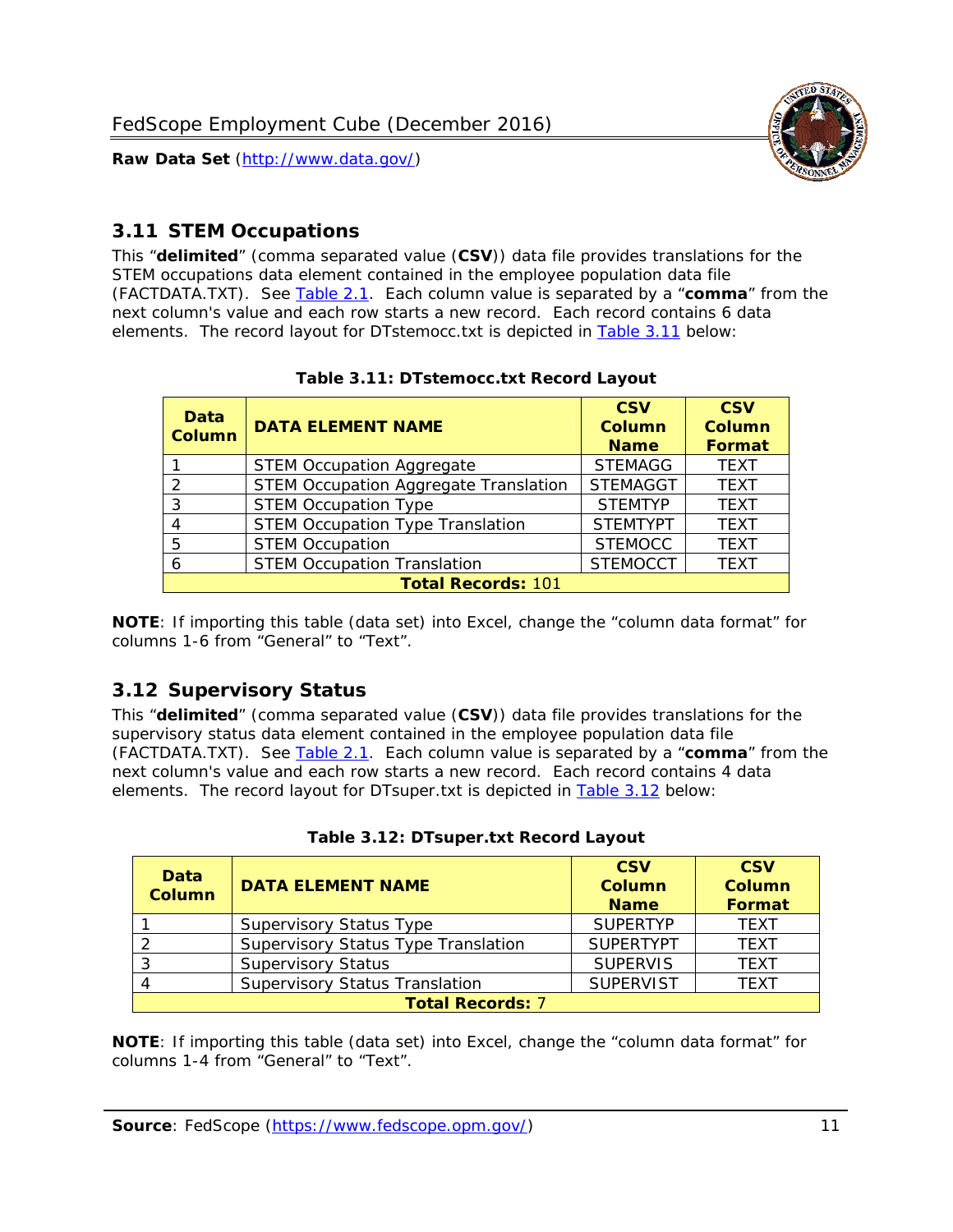

# <span id="page-12-0"></span>*3.13 Type of Appointment*

This "**delimited**" (comma separated value (**CSV**)) data file provides translations for the type of appointment data element contained in the employee population data file (FACTDATA.TXT). See [Table 2.1](#page-4-1). Each column value is separated by a "**comma**" from the next column's value and each row starts a new record. Each record contains 4 data elements. The record layout for DTtoa.txt is depicted in [Table 3.13](#page-12-4) below:

<span id="page-12-4"></span><span id="page-12-2"></span>

| Data<br><b>Column</b>    | <b>DATA ELEMENT NAME</b>             | <b>CSV</b><br><b>Column</b><br><b>Name</b> | <b>CSV</b><br><b>Column</b><br>Format |  |
|--------------------------|--------------------------------------|--------------------------------------------|---------------------------------------|--|
|                          | Type of Appointment Type             | <b>TOATYP</b>                              | <b>TEXT</b>                           |  |
|                          | Type of Appointment Type Translation | <b>TOATYPT</b>                             | <b>TEXT</b>                           |  |
|                          | Type of Appointment                  | TOA                                        | <b>TEXT</b>                           |  |
|                          | Type of Appointment Translation      | TOAT                                       | <b>TFXT</b>                           |  |
| <b>Total Records: 21</b> |                                      |                                            |                                       |  |

#### **Table 3.13: DTtoa.txt Record Layout**

**NOTE**: If importing this table (data set) into Excel, change the "column data format" for columns 1-4 from "General" to "Text".

#### <span id="page-12-1"></span>*3.14 Work Schedule*

<span id="page-12-5"></span>This "**delimited**" (comma separated value (**CSV**)) data file provides translations for the work schedule data element contained in the employee population data file (FACTDATA.TXT). See [Table 2.1](#page-4-1). Each column value is separated by a "**comma**" from the next column's value and each row starts a new record. Each record contains 4 data elements. The record layout for DTwrksch.txt is depicted in [Table 3.14](#page-12-5) below:

<span id="page-12-3"></span>

| Data<br>Column           | <b>DATA ELEMENT NAME</b>       | <b>CSV</b><br><b>Column</b><br><b>Name</b> | <b>CSV</b><br>Column<br>Format |  |
|--------------------------|--------------------------------|--------------------------------------------|--------------------------------|--|
|                          | Work Schedule Type             | <b>WSTYP</b>                               | <b>TEXT</b>                    |  |
| 2                        | Work Schedule Type Translation | <b>WSTYPT</b>                              | <b>TFXT</b>                    |  |
| 3                        | Work Schedule                  | <b>WORKSCH</b>                             | <b>TFXT</b>                    |  |
|                          | Work Schedule Translation      | <b>WORKSCHT</b>                            | <b>TFXT</b>                    |  |
| <b>Total Records: 12</b> |                                |                                            |                                |  |

|  | Table 3.14: DTwrksch.txt Record Layout |  |
|--|----------------------------------------|--|
|  |                                        |  |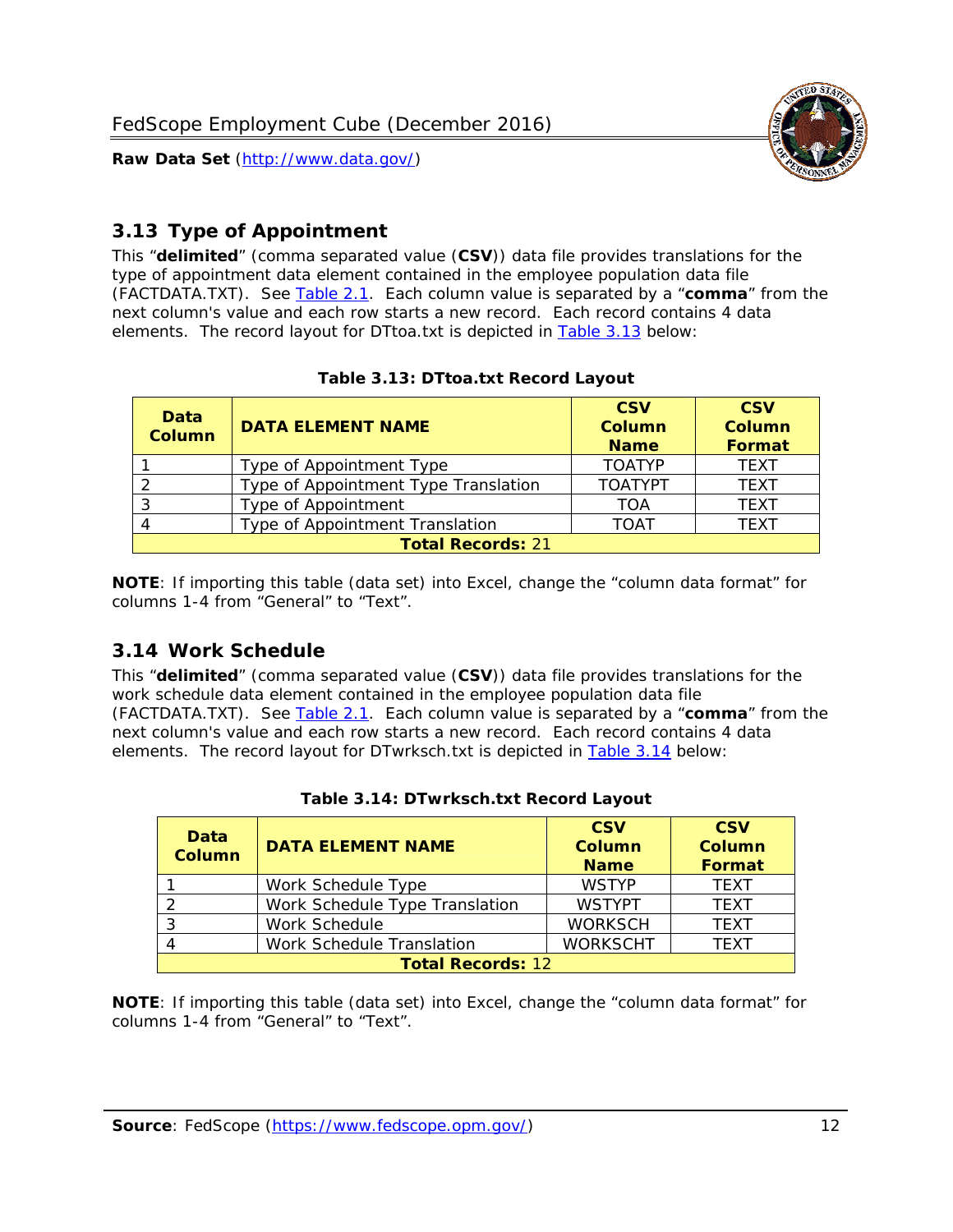

#### <span id="page-13-0"></span>*3.15 Work Status*

<span id="page-13-4"></span><span id="page-13-2"></span>This "**delimited**" (comma separated value (**CSV**)) data file provides translations for the work status data element contained in the employee population data file (FACTDATA.TXT). See [Table 2.1](#page-4-1). Each column value is separated by a "**comma**" from the next column's value and each row starts a new record. Each record contains 2 data elements. The record layout for DTwkstat.txt is depicted in [Table 3.15](#page-13-4) below:

| Data<br><b>Column</b>   | <b>DATA ELEMENT NAME</b>       | <b>CSV</b><br>Column<br><b>Name</b> | <b>CSV</b><br>Column<br><b>Format</b> |
|-------------------------|--------------------------------|-------------------------------------|---------------------------------------|
|                         | <b>Work Status</b>             | <b>WORKSTAT</b>                     | TFXT                                  |
|                         | <b>Work Status Translation</b> | <b>WORKSTATT</b>                    | TFXT                                  |
| <b>Total Records: 2</b> |                                |                                     |                                       |

#### **Table 3.15: DTwkstat.txt Record Layout**

**NOTE**: If importing this table (data set) into Excel, change the "column data format" for columns 1-2 from "General" to "Text".

#### <span id="page-13-1"></span>*3.16 Date*

<span id="page-13-5"></span><span id="page-13-3"></span>This "**delimited**" (comma separated value (**CSV**)) data file provides translations for the status file month date data element contained in the employee population data file (FACTDATA.TXT). See [Table 2.1](#page-4-1). Each column value is separated by a "**comma**" from the next column's value and each row starts a new record. Each record contains 2 data elements. The record layout for DTdate.txt is depicted in [Table 3.16](#page-13-5) below:

| Data<br><b>Column</b>   | <b>DATA ELEMENT NAME</b> | <b>CSV</b><br>Column<br><b>Name</b> | <b>CSV</b><br>Column<br><b>Format</b> |
|-------------------------|--------------------------|-------------------------------------|---------------------------------------|
|                         | File Date                | <b>DATECODE</b>                     | TFXT                                  |
|                         | File Date Translation    | <b>DATECODET</b>                    | TFXT                                  |
| <b>Total Records: 1</b> |                          |                                     |                                       |

**Table 3.16: DTdate.txt Record Layout**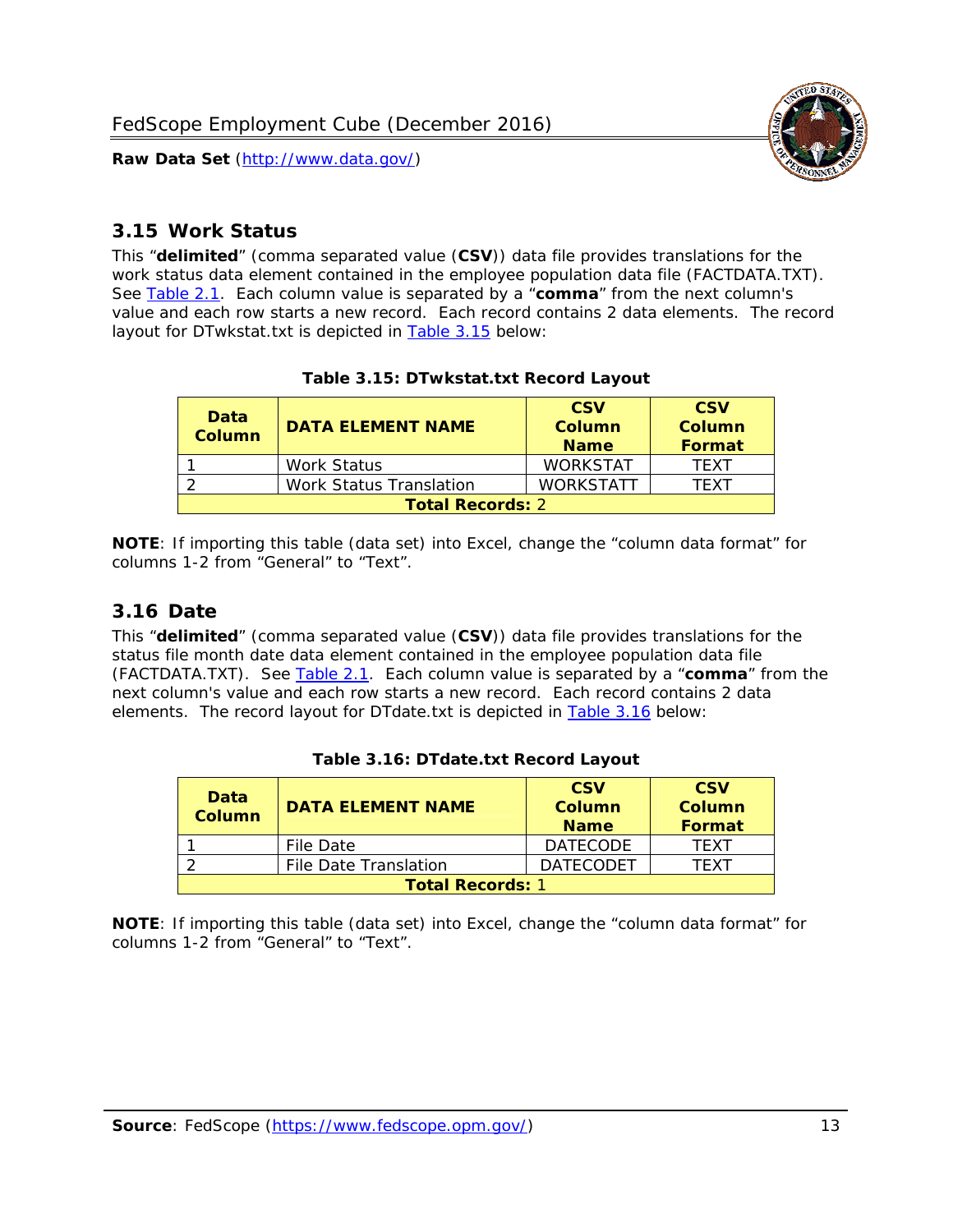

# <span id="page-14-0"></span>*3.17 Employment*

There is no translation file for this data element. Every record in the employee population data file (FACTDATA.TXT) contains a value of "1" for this field. See Chapter [4.17](#page-16-8) for definition of **Employment**.

## <span id="page-14-1"></span>*3.18 Average Salary*

There is no translation file for this data element. See Chapter [4.18](#page-17-1) for definition of [Average](#page-17-1) **[Salary](#page-17-1) [Average Salary.](#page-17-1)** 

## <span id="page-14-2"></span>*3.19 Average Length of Service*

There is no translation file for this data element. See Chapter [4.19](#page-17-2) for definition of [Average](#page-17-2) Length of Service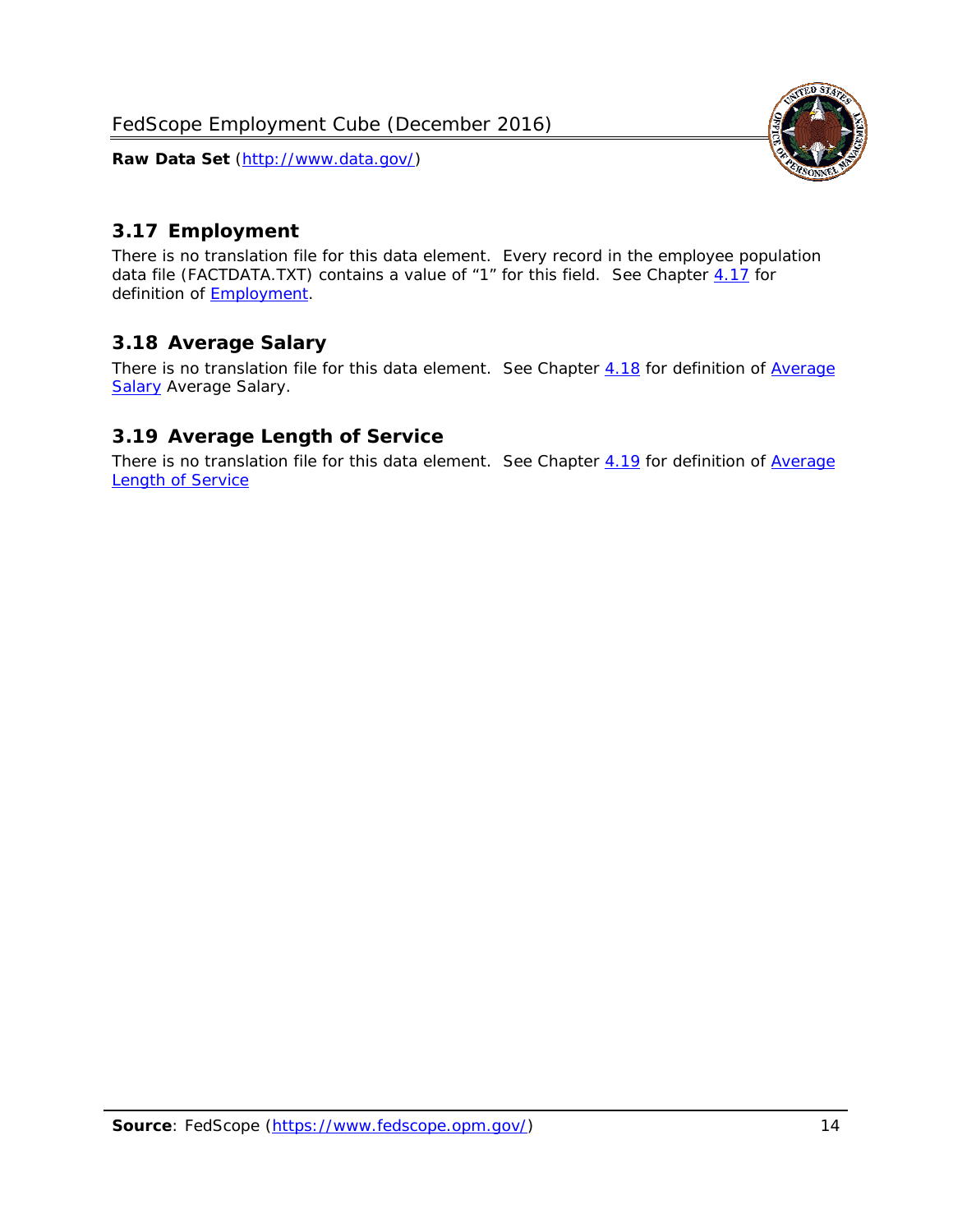

# <span id="page-15-0"></span>**4 DATA DEFINITIONS**

#### <span id="page-15-1"></span>*4.1 Agency*

The employing organization.

#### <span id="page-15-2"></span>*4.2 Location*

The official duty station of an employee. Locations in the United States are defined in terms of states. Locations outside the United States are defined in terms of countries and U.S. territories.

#### <span id="page-15-3"></span>*4.3 Age*

An employee's age. Age is displayed in five-year intervals, except for an initial interval of less than 20 years and a final interval of 65 years or more.

#### <span id="page-15-4"></span>*4.4 Education Level*

The extent of an employee's educational attainment from an accredited institution.

#### <span id="page-15-5"></span>*4.5 General Schedule & Equivalent Grade*

The General Schedule grade for pay plans in the General Schedule and Equivalent pay plan category (See [Pay Plan & Grade](#page-16-0)).

#### <span id="page-15-6"></span>*4.6 Length of Service*

The number of years of Federal civilian employment, creditable military service, and other service made creditable by specific legislation. Length of service is grouped by five-year intervals, except for:

- a. the initial intervals of less than 1 year, 1-2 years, and 3-4 years and
- b. the final interval of 35 years or more.

#### <span id="page-15-7"></span>*4.7 Occupation*

An employee's occupation as defined by the Office of Personnel Management (OPM).

#### <span id="page-15-8"></span>*4.8 Occupation Category*

Occupational categories are defined by the educational requirements of the occupation and the subject matter and level of difficulty or responsibility of the work.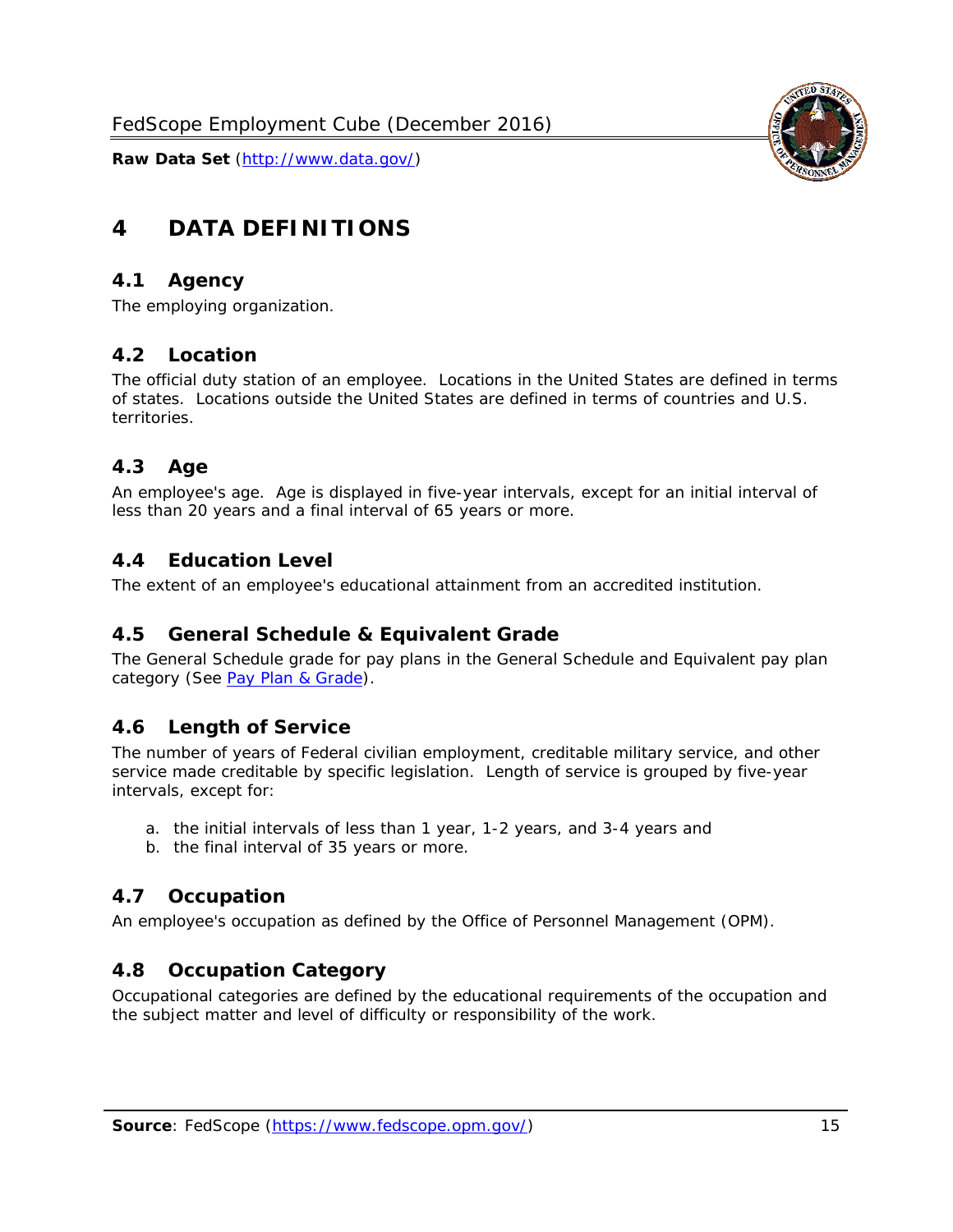<span id="page-16-0"></span>

The pay system and, where applicable, the grade used to determine an employee's basic pay rate. Grade denotes a hierarchical position in a pay plan and is sometimes referred to as level, class, rank, or pay band.

# <span id="page-16-1"></span>*4.10 Salary Level*

An employee's adjusted basic pay, which is an annualized rate of pay. Adjusted basic pay is the sum of an employee's rate of basic pay plus any locality comparability payment and/or special pay adjustment for law enforcement officers. Salaries are grouped by \$10,000 intervals, except for an initial interval of less than \$20,000 and a final interval of \$180,000 or more.

An employee's actual earnings may be more or less than the annualized rate because of factors such as overtime, shift differentials, less than full time work, or leave without pay.

# <span id="page-16-2"></span>*4.11 STEM Occupations*

Listing of occupations grouped into the following four occupational series:

- 1. **S**cience
- 2. **T**echnology
- 3. **E**ngineering
- 4. **M**athematics

#### <span id="page-16-3"></span>*4.12 Supervisory Status*

The nature of managerial, supervisory, or non-supervisory responsibility assigned to an employee's position.

#### <span id="page-16-4"></span>*4.13 Type of Appointment*

An employee's appointment in terms of permanence and competitiveness.

#### <span id="page-16-5"></span>*4.14 Work Schedule*

The time basis on which an employee is scheduled to work.

#### <span id="page-16-6"></span>*4.15 Work Status*

A combination of Type of Appointment and Work Schedule data elements. The Work Status data element is limited to "Non-Seasonal Full Time Permanent" and "Other Employees".

#### <span id="page-16-7"></span>*4.16 Date*

<span id="page-16-8"></span>The file date (e.g. December 2016 represented by 201612).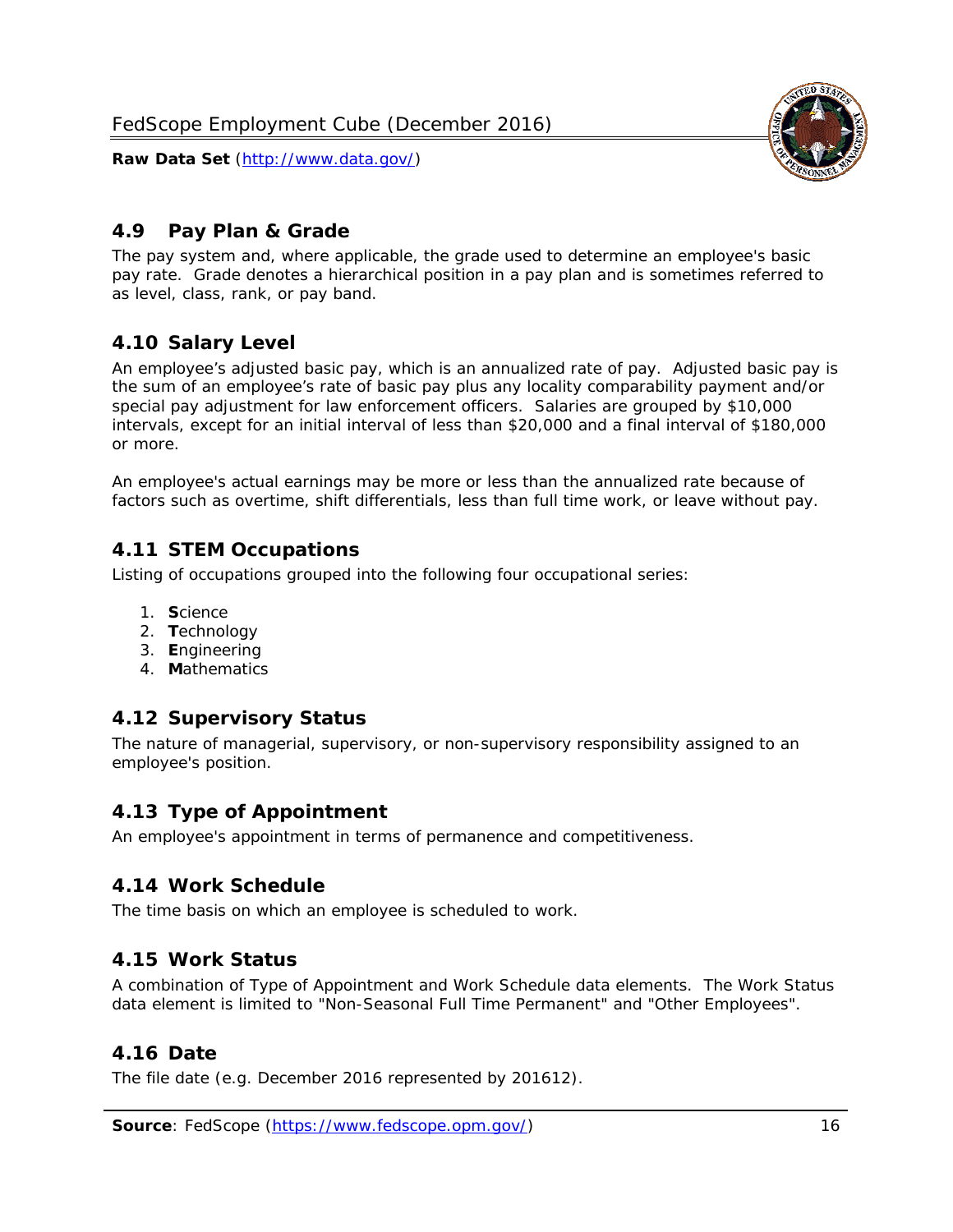

# <span id="page-17-0"></span>*4.17 Employment*

A measure representing the number of employees in pay status at the end of the quarter (or end of the pay period prior to the end of the quarter).

# <span id="page-17-1"></span>*4.18 Average Salary*

A measure representing the average adjusted basic pay, an annualized rate of pay. Adjusted basic pay is the sum of an employee's rate of basic pay and any locality comparability payment and/or special pay adjustment for law enforcement officers.

An employee's actual earnings may be more or less than the annualized rate because of factors such as overtime, shift differentials, less than full time work, or leave without pay.

Invalid salary values are excluded from the average. A large number of invalid values could invalidate the average. To obtain counts of invalid values, display the data using the Salary Level dimension (See [Salary Level\)](#page-16-1).

# <span id="page-17-2"></span>*4.19 Average Length of Service*

A measure representing the average number of years of Federal civilian employment and creditable military service.

Invalid values are excluded from the average. A large number of invalid values could invalidate the average. To obtain counts of invalid values, display the data using the Length of Service dimension (See [Length of Service](#page-15-6)).